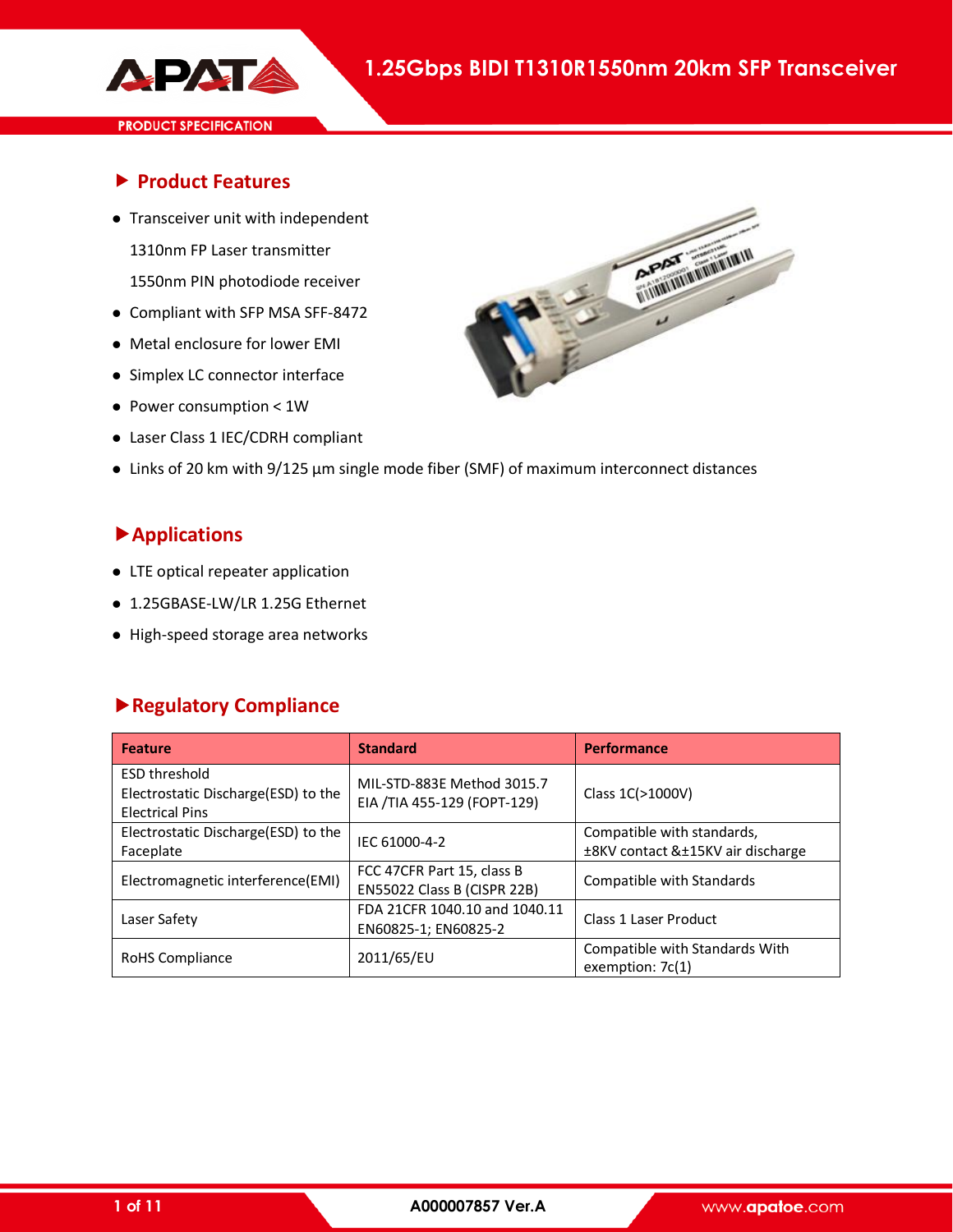# **Performance Specifications**

### **Absolute Maximum Ratings**

| <b>Parameter</b>                    | <b>Symbol</b>               | <b>Min</b> | <b>Max</b> | <b>Units</b> | <b>Notes</b>   |
|-------------------------------------|-----------------------------|------------|------------|--------------|----------------|
| Storage Temperature (Non-operating) | $\mathsf{T}_{\mathsf{stg}}$ | -5         | $+70$      | °C           |                |
| <b>Relative Humidity</b>            | <b>RH</b>                   | 0          | 85         | %            |                |
|                                     | T <sub>case</sub>           | -40        | $+85$      | °C           | MTSBC31MIL-STW |
| Operating case temperature          | T <sub>case</sub>           | -5         | $+70$      | °C           | MTSBC31MCL-STW |
| Input Voltage                       |                             | <b>GND</b> | <b>Vcc</b> | v            |                |
| Power Supply Voltage                | $V_{cc}$ - $V_{ee}$         | $-0.5$     | $+3.6$     | v            |                |

### **Recommended Operating Conditions**

| Parameter                        | <b>Symbol</b>          | <b>Min</b> | <b>Typ</b> | <b>Max</b> | <b>Units</b> | <b>Notes</b> |
|----------------------------------|------------------------|------------|------------|------------|--------------|--------------|
| Power Supply Voltage             | $V_{cc}$               | 3.13       | 3.3        | 3.46       | v            |              |
| Power Supply Current@3.3         | <b>I</b> <sub>CC</sub> |            |            | 300        | mA           |              |
| Data Rate                        |                        |            | 1.25       |            | Gb/s         |              |
| I <sup>2</sup> C clock frequency |                        |            | 100        | 400        | <b>KHz</b>   |              |
| Power consumption Max            |                        |            |            |            | W            |              |

### **● Optical and Electrical Characteristics**

| <b>Transmitter optical Characteristics</b> |                          |                            |            |            |              |              |  |  |
|--------------------------------------------|--------------------------|----------------------------|------------|------------|--------------|--------------|--|--|
| <b>Parameter</b>                           | <b>Symbol</b>            | <b>Min</b>                 | <b>Typ</b> | <b>Max</b> | <b>Units</b> | <b>Notes</b> |  |  |
| Support data rate                          | $\overline{\phantom{a}}$ |                            | 1.25       |            | Gb/s         |              |  |  |
| Center Wavelength                          | λ                        | 1260                       | 1310       | 1360       | nm           |              |  |  |
| Spectral Width (RMS)                       | Δλ                       |                            |            | 3          | nm           |              |  |  |
| Average Optical Output Power               | Po                       | -9                         |            | $-3$       | dBm          |              |  |  |
| <b>Extinction Ratio</b>                    | Er                       | 9                          |            |            | dB           |              |  |  |
| Transmitter jitter                         | $U$ Ip-p                 |                            |            | 0.1        |              |              |  |  |
| Data Input Swing Differential              | <b>VINPP</b>             | 360                        |            | 1400       | mV           |              |  |  |
| Relative intensity Noise                   | Rin                      |                            |            | $-128$     | dB/Hz        |              |  |  |
| Optical return loss tolerance              |                          |                            |            | 12         | dB           |              |  |  |
| Output Eye Diagram                         |                          | Compliant with IEEE802.3 z |            |            |              |              |  |  |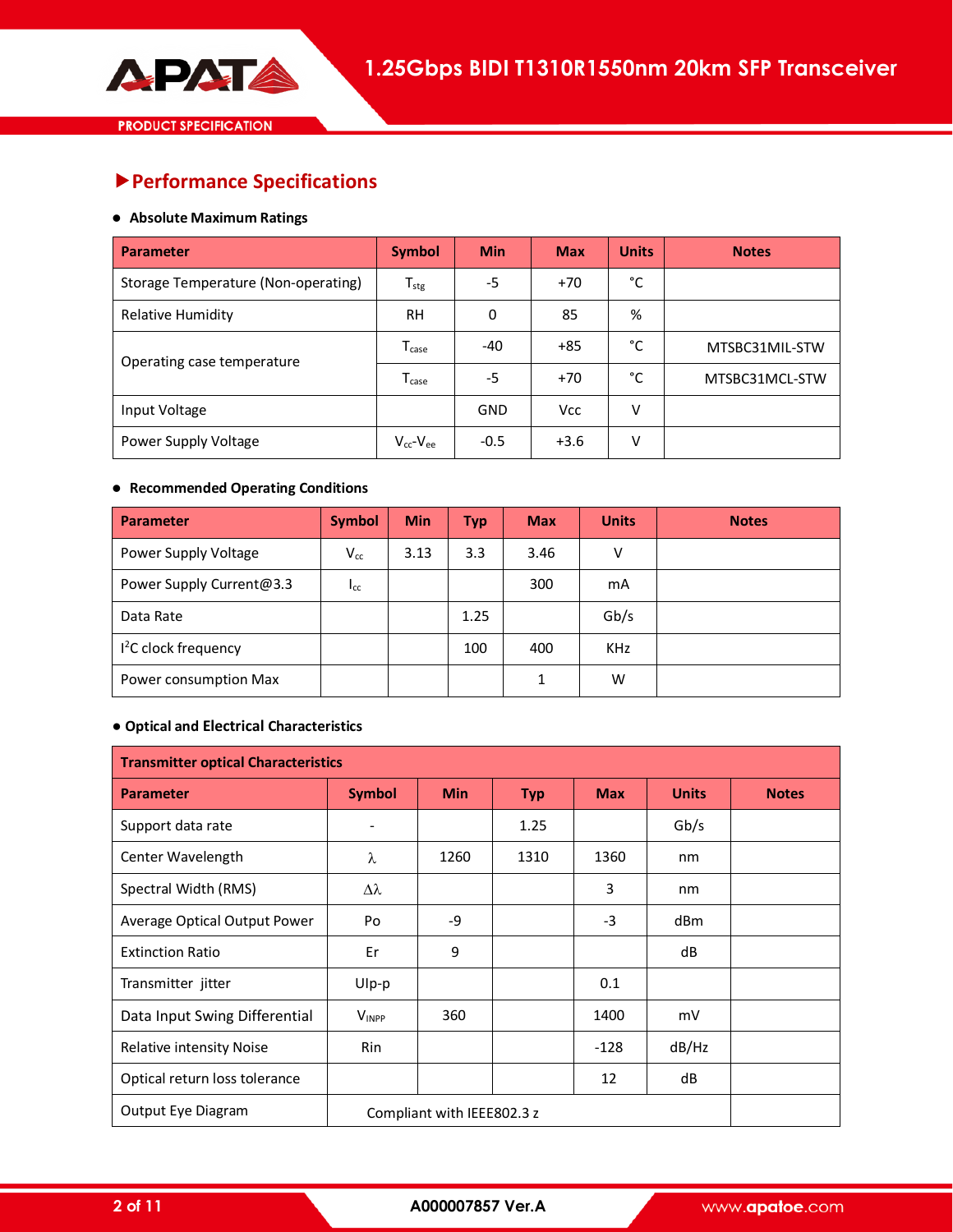

|  | <b>PRODUCT SPECIFICATION</b> |
|--|------------------------------|
|  |                              |

| <b>Receiver Optical Characteristics</b> |                  |            |            |            |                 |              |
|-----------------------------------------|------------------|------------|------------|------------|-----------------|--------------|
| <b>Parameter</b>                        | <b>Symbol</b>    | <b>Min</b> | <b>Typ</b> | <b>Max</b> | <b>Units</b>    | <b>Notes</b> |
| Support data rate                       |                  |            | 1.25       |            | Gb/s            |              |
| Operate Wavelength                      |                  | 1530       | 1550       | 1570       | nm              |              |
| Sensitivity (EOL)                       | $S_{en}$         |            |            | $-23$      | dBm             |              |
| Saturation                              | $P_{\text{sat}}$ | $-3$       |            |            | dB <sub>m</sub> |              |
| <b>LOS Asserted</b>                     |                  | $-35$      |            |            | dBm             |              |
| <b>LOS De-Asserted</b>                  |                  |            |            | $-24$      | dBm             |              |
| LOS Hysteresis                          |                  | 0.5        |            |            | dB              |              |
| Data Output Swing Differential          | VOUTPP           | 600        |            | 1200       | mV              |              |
| Receiver reflectance                    | <b>RRx</b>       |            |            | $-12$      | dB              |              |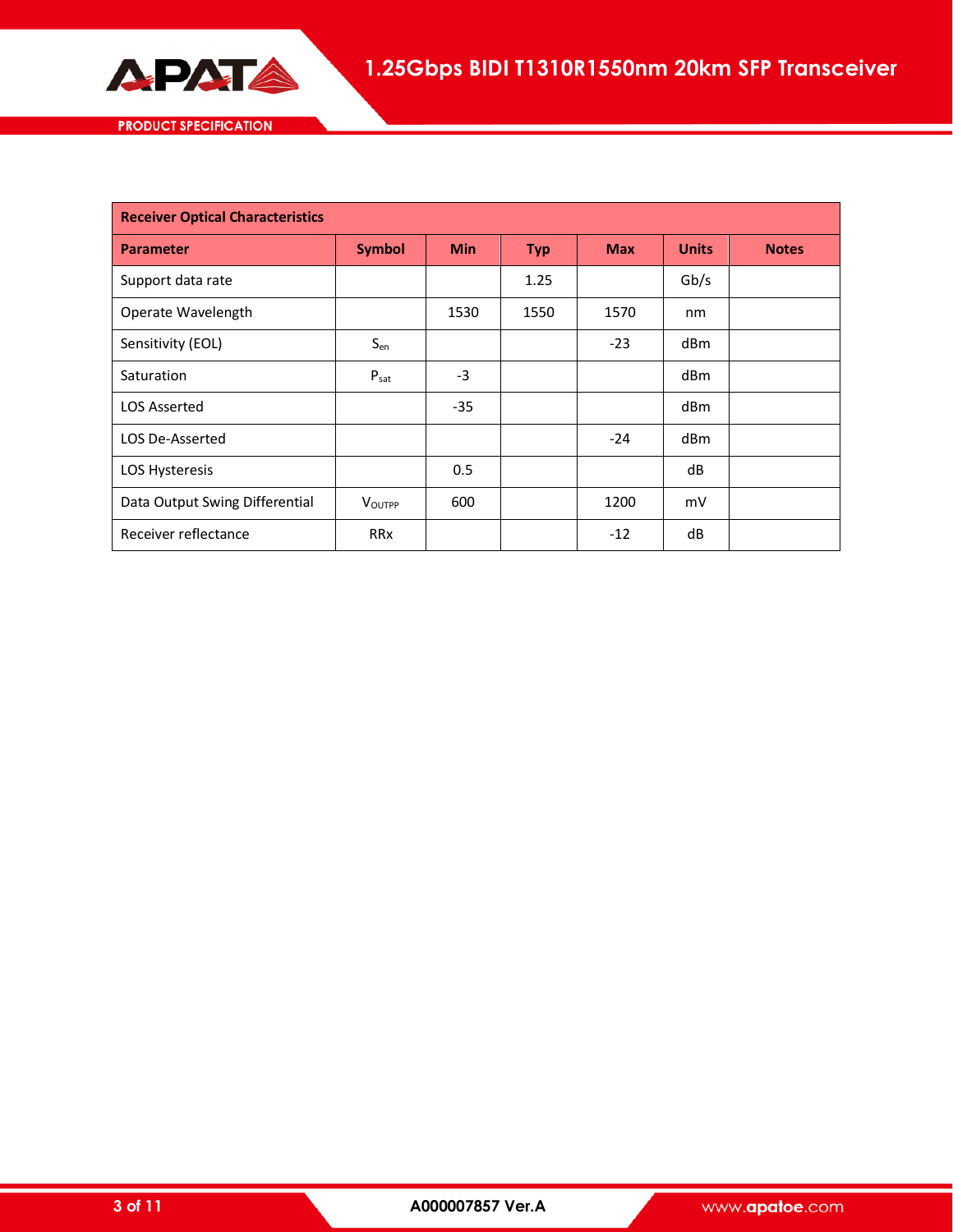

### **Pin Definitions**

**Host PCB Pinout Top View**



|                | <b>Pin Description</b> |                    |                                                                                     |  |  |  |
|----------------|------------------------|--------------------|-------------------------------------------------------------------------------------|--|--|--|
| Pin            | <b>Name</b>            | <b>Description</b> | <b>Note</b>                                                                         |  |  |  |
| 1              | VeeT                   | VeeT               | <b>Transmitter Ground</b>                                                           |  |  |  |
| $\overline{2}$ | <b>TX Fault</b>        | <b>TX Fault</b>    | <b>Transmitter Fault Indication</b>                                                 |  |  |  |
| 3              | <b>TX Disable</b>      | <b>TX Disable</b>  | <b>Transmitter Disable</b>                                                          |  |  |  |
| 4              | MOD-DEF2               | <b>SDA</b>         | 2-wire Serial Interface Data Line (Same as MOD-DEF2 in INF-<br>8074i)               |  |  |  |
| 5              | MOD-DEF1               | <b>SCL</b>         | 2 Wire Serial Interface Data Line (Same as<br>MOD-DEF1 as defined in the INF-8074i) |  |  |  |
| 6              | MOD-DEF0               | MOD-ABS            | Module Absent, Connected to VeeT or VeeR in the module.                             |  |  |  |
| 7              | Rate Select            | RS <sub>0</sub>    | SFP+ RX Rate Select, optional                                                       |  |  |  |
| 8              | <b>LOS</b>             | <b>LOS</b>         | Loss of Signal                                                                      |  |  |  |
| 9              | VeeR                   | RS1                | SFP+ TX Rate Select, optional                                                       |  |  |  |
| 10             | <b>VeeR</b>            | VeeR               | <b>Receiver Ground</b>                                                              |  |  |  |
| 11             | VeeR                   | VeeR               | <b>Receiver Ground</b>                                                              |  |  |  |
| 12             | RD-                    | RD-                | Inv. Received Data Out                                                              |  |  |  |
| 13             | $RD+$                  | $RD+$              | <b>Received Data Out</b>                                                            |  |  |  |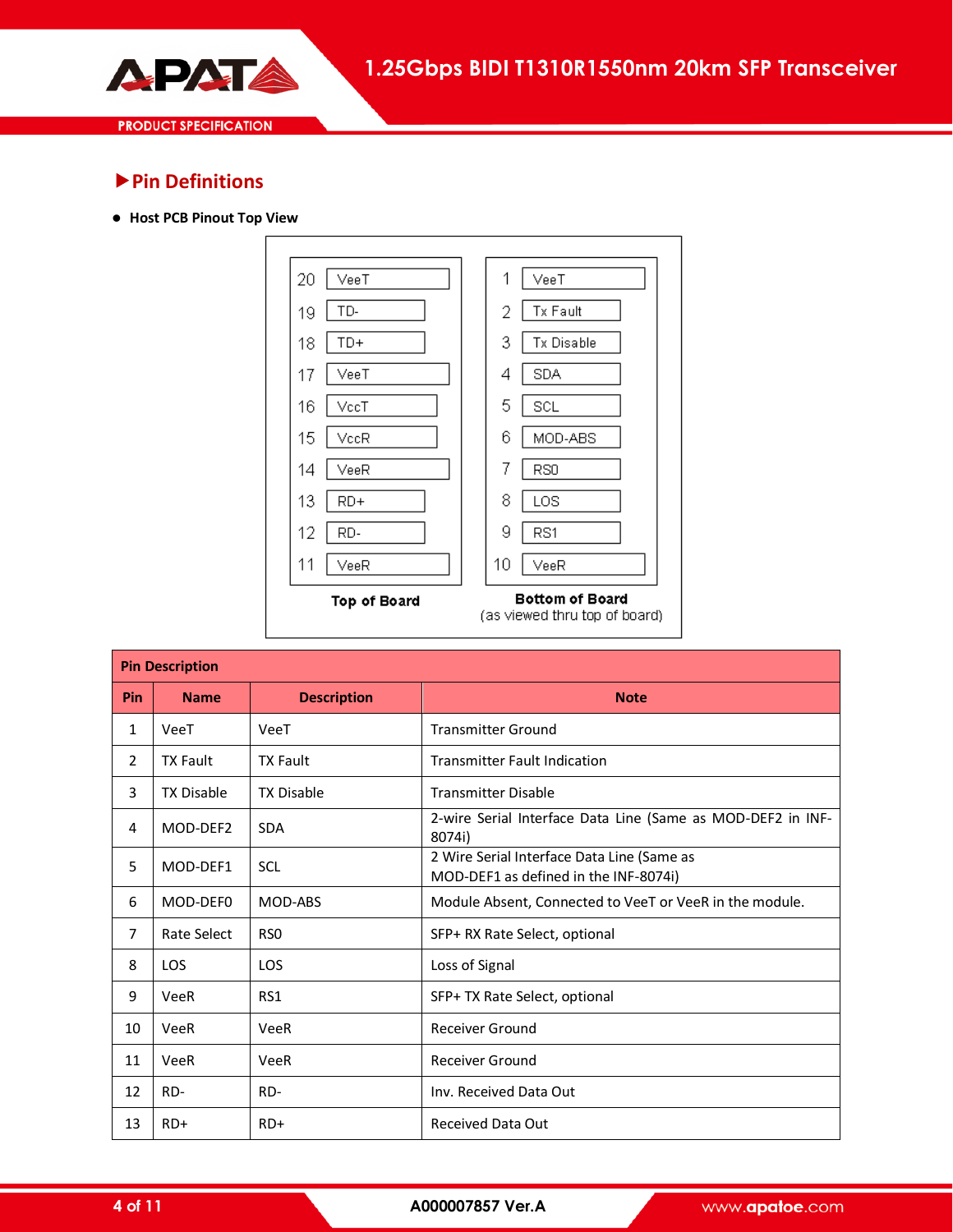

| 14 | VeeR        | VeeR        | <b>Receiver Ground</b>    |
|----|-------------|-------------|---------------------------|
| 15 | <b>VccR</b> | <b>VccR</b> | <b>Receiver Power</b>     |
| 16 | VccT        | <b>VccT</b> | <b>Transmitter Power</b>  |
| 17 | VeeT        | VeeT        | <b>Transmitter Ground</b> |
| 18 | TD+         | $TD+$       | Transmit Data In          |
| 19 | TD-         | TD-         | Inv. Transmit Data In     |
| 20 | VeeT        | VeeT        | <b>Transmitter Ground</b> |

Notes:

- 1. TX Fault is an open collector/drain output, which should be pulled up with a 4.7K–10KΩ resistor on the host board. Pull up voltage between 2.0V and VccT +0.3V. When high, output indicates a laser fault of some kind. Low indicates normal operation. In the low state, the output will be pulled to < 0.4V.
- 2. TX disable is an input that is used to shut down the transmitter optical output. It is pulled up within the module with a 4.7–10 KΩ resistor. Its states are:

| Low $(-0.3 - 0.8V)$ :        | Transmitter on              |
|------------------------------|-----------------------------|
| $(>0.8, < 2.0V)$ :           | Undefined                   |
| High $(2.0 - VccT + 0.3V)$ : | <b>Transmitter Disabled</b> |
| Open:                        | <b>Transmitter Disabled</b> |

- 3. Mod-ABS shall be pulled up with a 4.7K 10KΩ resistor on the host board. The pull-up voltage shall be VccT or VccR.
- 4. LOS (Loss of Signal) is an open collector/drain output, which should be pulled up with a 4.7K 10KΩ resistor. Pull up voltage between 2.0V and VccR+0.3V. When high, this output indicates the received optical power is below the worst-case receiver sensitivity (as defined by the standard in use). Low indicates normal operation. In the low state, the output will be pulled to < 0.4V.
- 5. VeeR and VeeT may be internally connected within the SFP+ module.
- 6. RD-/+: These are the differential receiver outputs. They are AC coupled 100Ω differential lines which should be terminated with 100Ω (differential) at the user SERDES. The AC coupling is done inside the module and is thus not required on the host board.
- 7. VccR and VccT are the receiver and transmitter power supplies. They are defined as  $3.3V \pm 5%$  at the SFP connector pin. Recommended host board power supply filtering is shown below. Inductors with DC resistance of less than 1Ω should be used in order to maintain the required voltage at the SFP input pin with 3.3V supply voltage. VccR and VccT may be internally connected within the SFP transceiver module.
- 8. TD-/+: These are the differential transmitter inputs. They are AC-coupled, differential lines with 100Ω differential termination inside the module. The AC coupling is done inside the module and is thus not required on the host board.
- 9. RS0 and RS1 Internally pulled down per SFF-8431 Rev 4.1.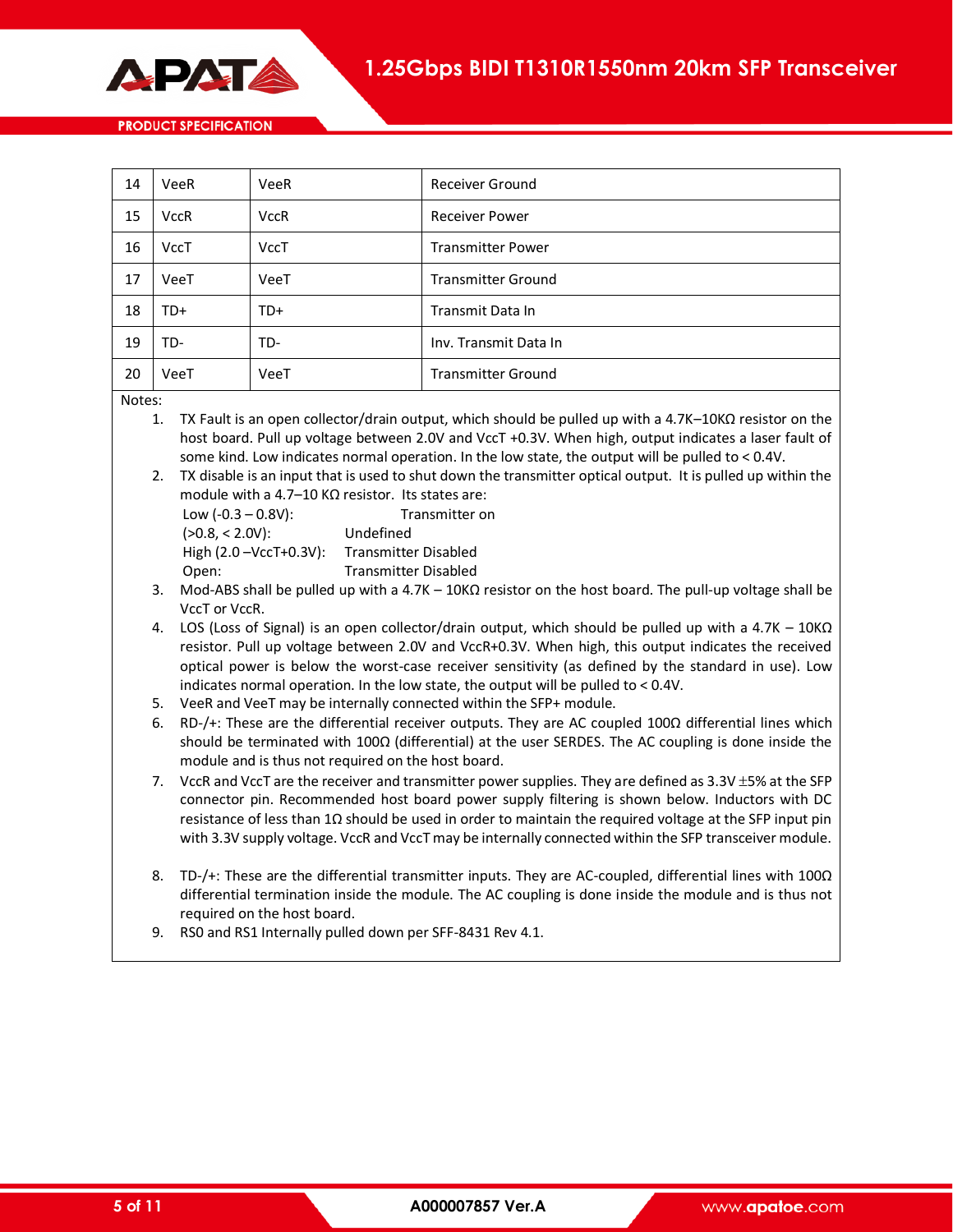

## **Recommended Circuit**

**Recommended Host Board Power Supply Circuit**

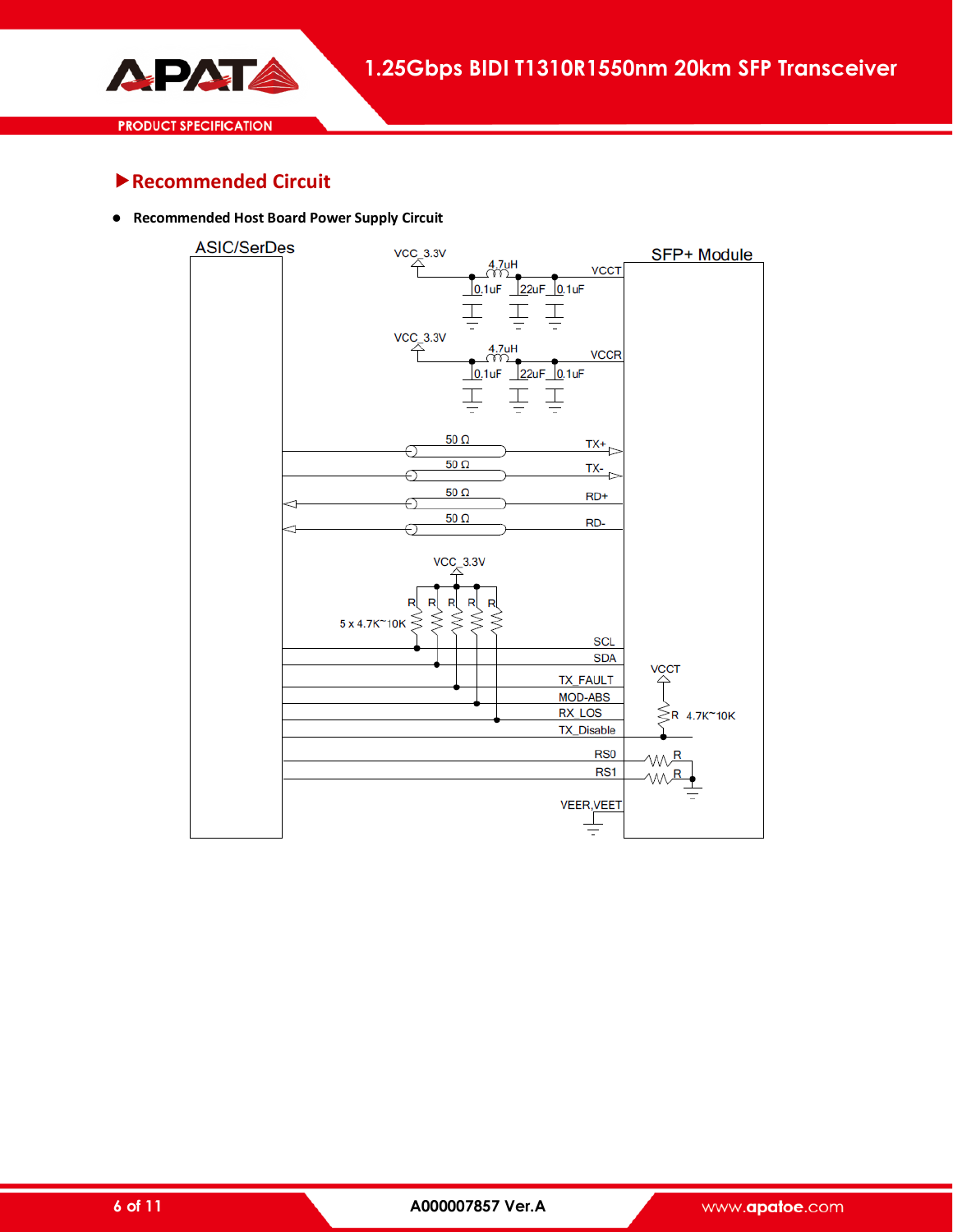

**EEPROM Information**



2 wire address 1010000X (A0h) 2 wire address 1010001X (A2h)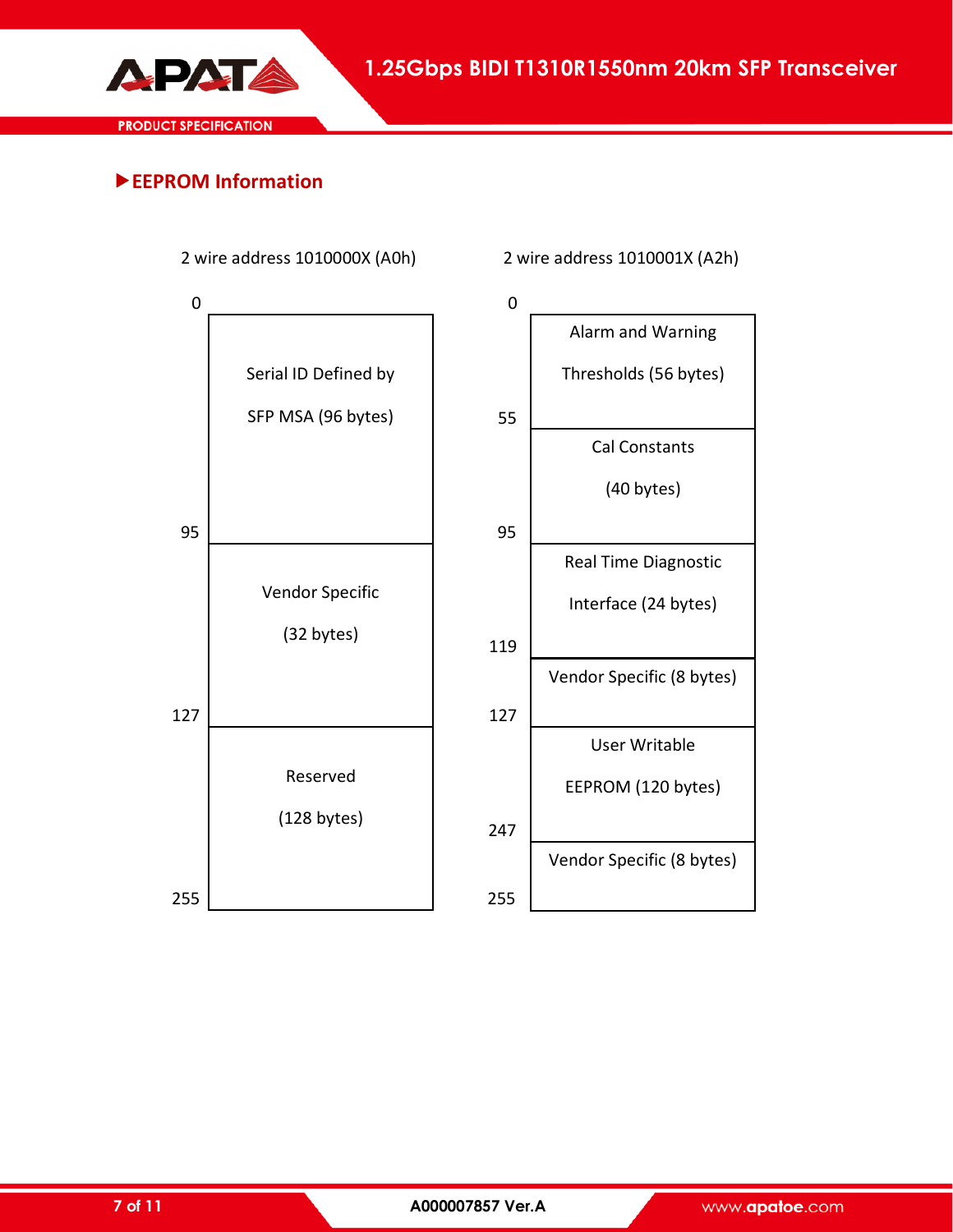

|                | <b>Memory Content Definition for Page A0h</b> |                   |                              |                                                          |  |  |  |
|----------------|-----------------------------------------------|-------------------|------------------------------|----------------------------------------------------------|--|--|--|
| <b>Address</b> | <b>Size</b>                                   | <b>Name</b>       | <b>Description</b>           | <b>Value(Hex)</b>                                        |  |  |  |
| 0              | $\mathbf{1}$                                  | Identifier        | <b>SFP</b>                   | 03                                                       |  |  |  |
| $\mathbf{1}$   | $\mathbf{1}$                                  | Ext. Identifier   | MODE4                        | 04                                                       |  |  |  |
| $\overline{2}$ | $\mathbf 1$                                   | Connector         | LC                           | 07                                                       |  |  |  |
| $3 - 10$       | 8                                             | Transceiver       | SM 1000BASE-LX               | 00 00 00 02<br>00 00 00 00                               |  |  |  |
| 11             | $\mathbf{1}$                                  | Encoding          | <b>NRZ</b>                   | 03                                                       |  |  |  |
| 12             | $\mathbf{1}$                                  | BR, nominal       | 1.25G                        | 0D                                                       |  |  |  |
| 13             | $\mathbf{1}$                                  | Reserved          | $\overline{\phantom{a}}$     | 00                                                       |  |  |  |
| 14             | $\mathbf{1}$                                  | Length (9um)-km   | 20KM                         | 14                                                       |  |  |  |
| 15             | $\mathbf{1}$                                  | Length (9um)-100m | 20KM                         | C8                                                       |  |  |  |
| 16             | $\mathbf{1}$                                  | Length (50um)     |                              | 00                                                       |  |  |  |
| 17             | $\mathbf{1}$                                  | Length (62.5um)   |                              | 00                                                       |  |  |  |
| 18             | $\mathbf{1}$                                  | Length (copper)   |                              | 00                                                       |  |  |  |
| 19             | $\mathbf 1$                                   | Reserved          |                              | 00                                                       |  |  |  |
| $20 - 35$      | 16                                            | Vendor name       | "APATOE"(ASCII)              | 41 50 41 54<br>4F 45 20 20<br>20 20 20 20<br>20 20 20 20 |  |  |  |
| 36             | $\mathbf{1}$                                  | Reserved          | $\blacksquare$               | 00                                                       |  |  |  |
| 37-39          | 3                                             | Vendor OUI        |                              | <b>FA BA 85</b>                                          |  |  |  |
| 40-55          | 16                                            | Vendor PN         | "MTSBC31MI(C)L"(ASC II)      | 4D 54 53 42<br>43 33 31 4D<br>49 4C 2D 53<br>54 57 20 20 |  |  |  |
| 56-59          | $\overline{\mathbf{4}}$                       | Vendor rev        | " $A$ "(ASC II)              | 41 20 20 20                                              |  |  |  |
| 60-61          | $\overline{2}$                                | Wavelength        | 1310                         | 05 1E                                                    |  |  |  |
| 62             | $\mathbf 1$                                   | Reserved          |                              | ${\bf 00}$                                               |  |  |  |
| 63             | $\mathbf{1}$                                  | <b>CC BASE</b>    | Check sum of bytes 0 - 62    |                                                          |  |  |  |
| 64-65          | $\overline{2}$                                | Options           | LOS, TX_FAULT and TX_DISABLE | 00 1A                                                    |  |  |  |
| 66             | $\mathbf{1}$                                  | BR, max           |                              | 00                                                       |  |  |  |
| 67             | $\mathbf 1$                                   | BR, min           |                              | 00                                                       |  |  |  |
| 68-83          | 16                                            | Vendor SN         | $\mathsf{ASC}\Pi$            |                                                          |  |  |  |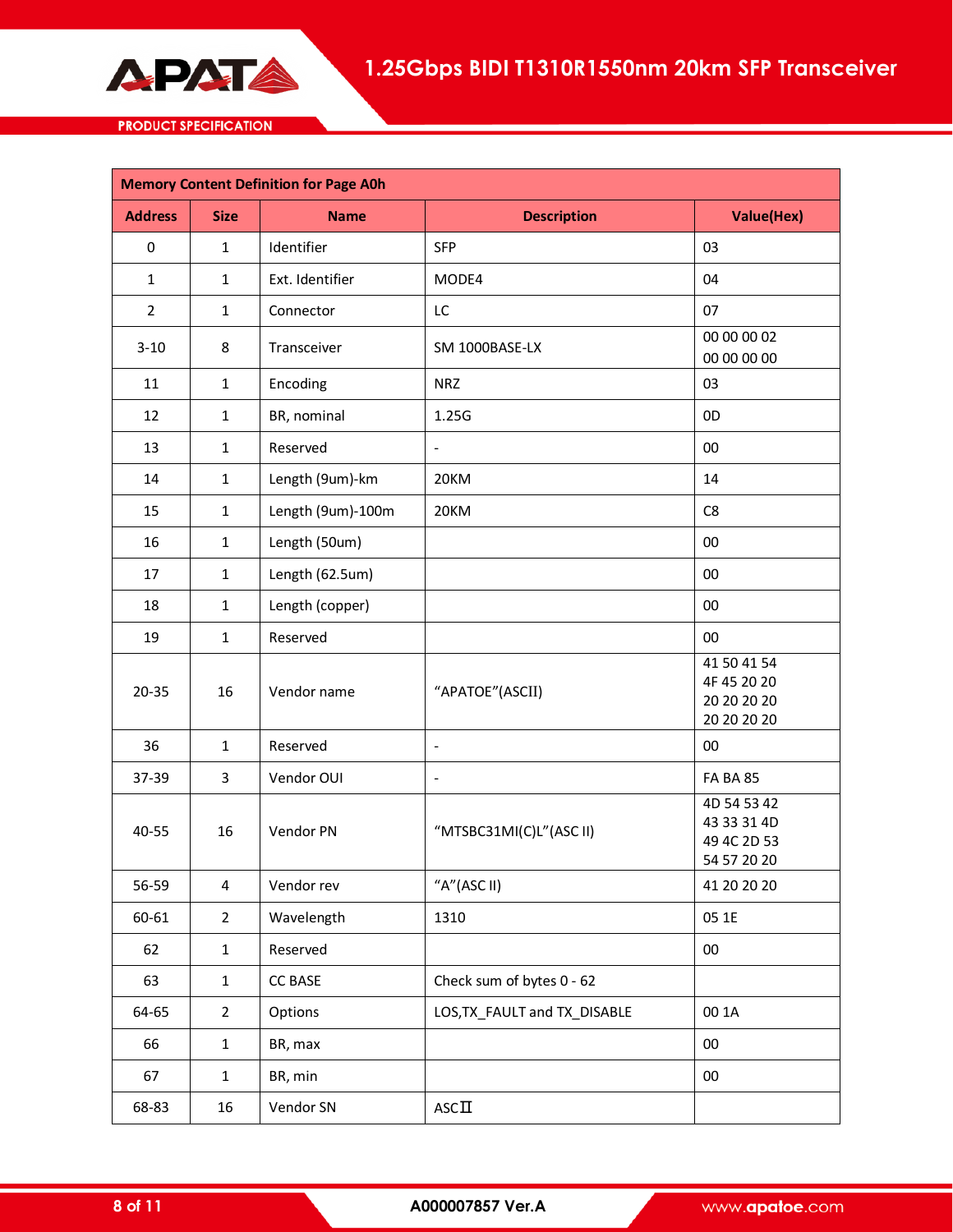

| 84-91  | 8  | Vendor date            | Year (2 bytes, Month (2 bytes),<br>Day (2 bytes)    |        |
|--------|----|------------------------|-----------------------------------------------------|--------|
| 92     |    | DDM Type               | Internal calibrated                                 | 68     |
| 93     |    | <b>Enhanced Option</b> | LOS, TX FAULT and Alarm/waming flags<br>implemented | F0     |
| 94     |    | SFF-8472 Compliance    | SFF-8472 Rev12.2                                    | 08     |
| 95     | 1  | <b>CC EXT</b>          | Check sum of bytes 64 - 94                          |        |
| 96-127 | 32 | Vendor specific        |                                                     | All 20 |

| Alarm and Warning Thresholds (Serial ID A2h) |                       |            |          |                       |                       |  |  |
|----------------------------------------------|-----------------------|------------|----------|-----------------------|-----------------------|--|--|
| Parameter(Unit)                              | Temp( ${}^{\circ}C$ ) | Voltage(V) | Bias(mA) | <b>TX Power (dBm)</b> | <b>RX Power (dBm)</b> |  |  |
| High Alarm                                   | 95(80)                | 3.63       | 80       | $-1$                  | $-1$                  |  |  |
| Low Alarm                                    | $-55(-15)$            | 2.97       | 0        | $-11$                 | $-25$                 |  |  |
| <b>High Warning</b>                          | 85(70)                | 3.47       | 70       | $-2$                  | $-2$                  |  |  |
| Low Warning                                  | $-40(-5)$             | 3.14       | 0        | $-10$                 | $-24$                 |  |  |

| <b>Digital Diagnostic Monitoring Characteristic</b> |              |                                                       |                 |  |  |  |
|-----------------------------------------------------|--------------|-------------------------------------------------------|-----------------|--|--|--|
| <b>Parameter</b>                                    | <b>Range</b> |                                                       | <b>Accuracy</b> |  |  |  |
| <b>Transceiver Temperature</b>                      |              | Recommended operation conditions                      | ±3°C            |  |  |  |
| Supply Voltage                                      | Vcc.         | Recommended operation conditions                      | ±3%             |  |  |  |
| <b>TX Bias Current</b>                              | Id           | Id: 1-100mA, Recommended operation conditions         | ±10%            |  |  |  |
| <b>TX Output Power</b>                              | Po           | Po:-9~-3dBm, Recommended operation conditions<br>±3dB |                 |  |  |  |
| <b>Received Optical Power</b>                       | Pi           | Pi: -23~-3dBm, Recommended operation conditions       | ±3dB            |  |  |  |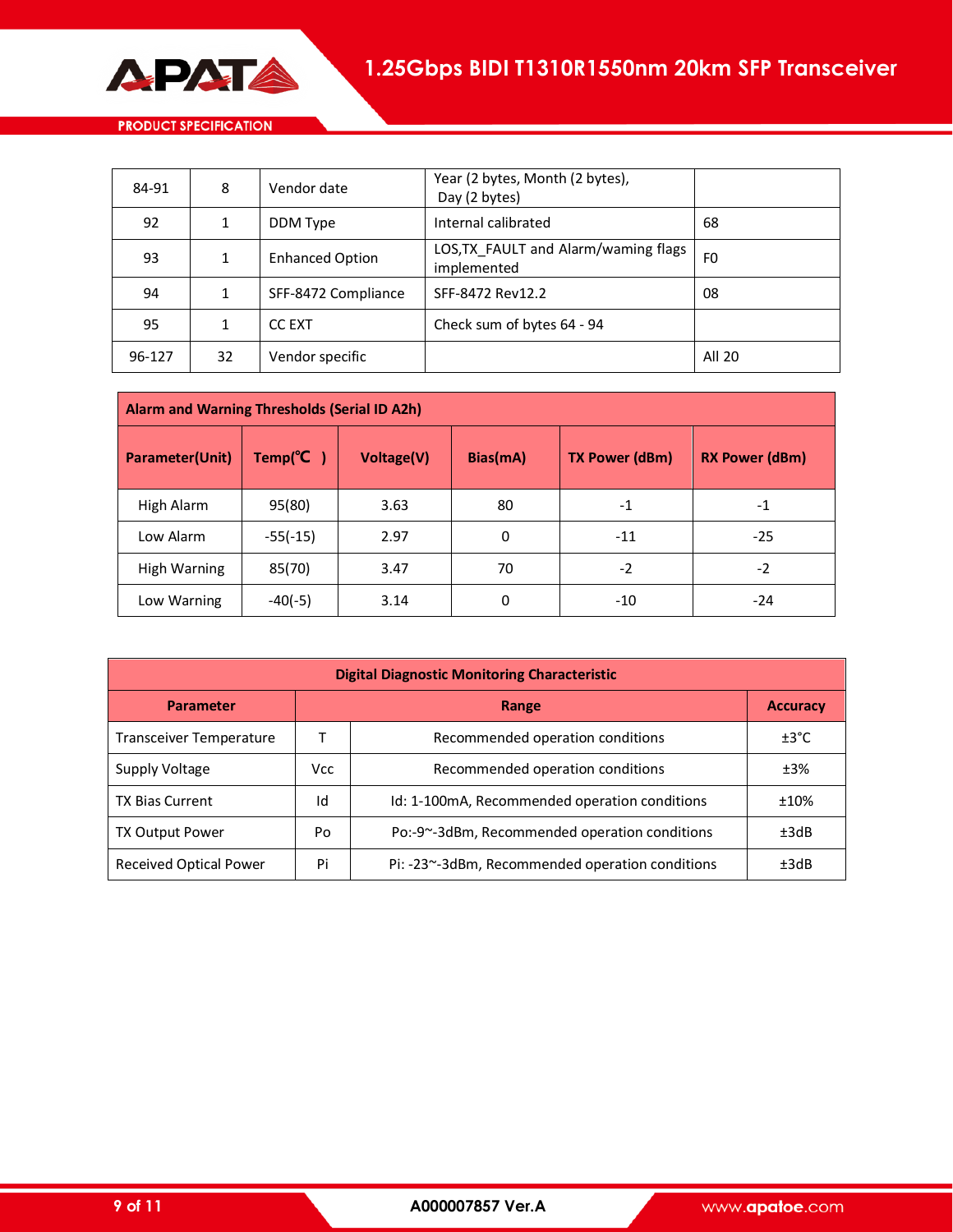

**Mechanical Dimension** 









**(Unit: mm )**

# **Specification for Environment Protection**

The material (Excluded exempted material) comply with threshold value of RoHS6 banned substance in homogenous material.

## **Package Information**

This is the executive standard of product package of APATOE. Please contact our sales representative for your customized requirements, includes label/package/customized programmed EEPROM information, etc.